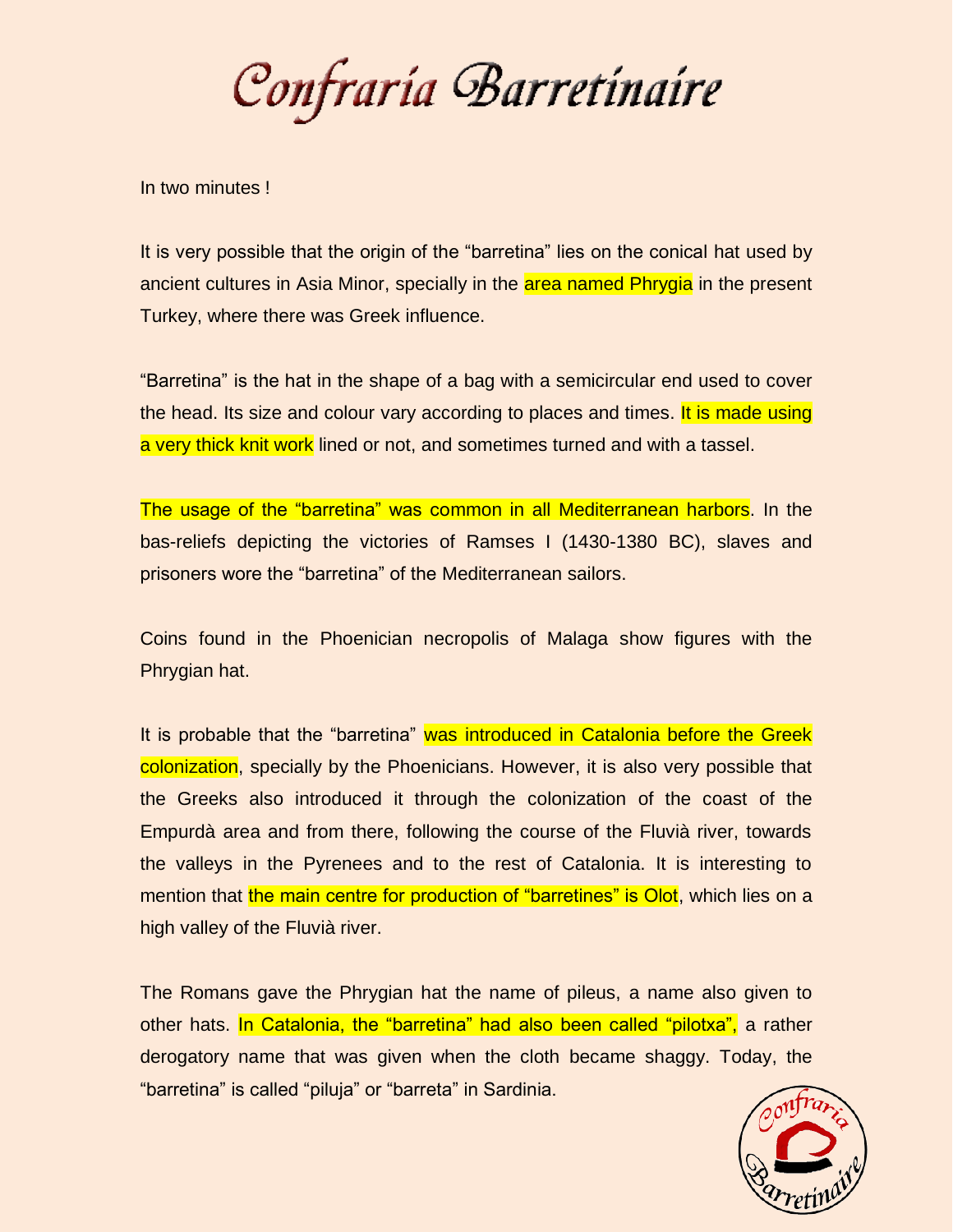The Romans established the tradition of giving a Phrygian hat to slaves when they were freed becoming a symbol of freedom. Later and for this reason, it was adopted by the fighters of the French revolution.

The first known graphic document of the "barretina" comes form the cartographer from Mallorca Jafuda Cresques, a converted Jew who took the Christian name of Joan Ribes. The document is a chart with the boat of Jaume Ferrer where the sailors wear the "barretina" (1375-1377).

In the gothic altarpiece depicting the Coronation of Saint Peter (1411), by Lluís Borrassà in the church of Saint Peter in Terrassa, there are fishermen that wear the "barretina". From the same painter, there is also the altarpiece of the Calvary on the altar of Saint Clara in Vic, where there is the figure of a Jew with a "barretina" that is falling backwards.

The King Ferran I (1380-1416) issued laws making it compulsory for Jews to wear a sort of "barretina". It must be said that in those times in the Kingdom of Aragó, there were Jews only in Mallorca. It is possible that, for this reason, people from Mallorca stopped wearing the "barretina" in order no tot be confounded as Jews. It is possible that this is the reason why there are no remaining signs of the "barretina" in Mallorca. However, it was still used in Menorca and Eivissa.

The oldest documented citation of the "barretina" –more or less as it is known today- is during the Festivities of the Queen of Catai, a sort of Carnival celebrated in El Born in 1647 where a person appears wearing the "barretina". according to the profession and social class. Just before the Spanish Civil War, the "barretina" was associated in Barcelona with porters and dockers. In the1950's , still in Les Guilleries, the purple "barretina" was a sign of a landlord or boss and the red one of servant. Several varieties of "barretina" are known: the long one - up to 9 hand-spans used in the Pallars and Ripollès at the end of the

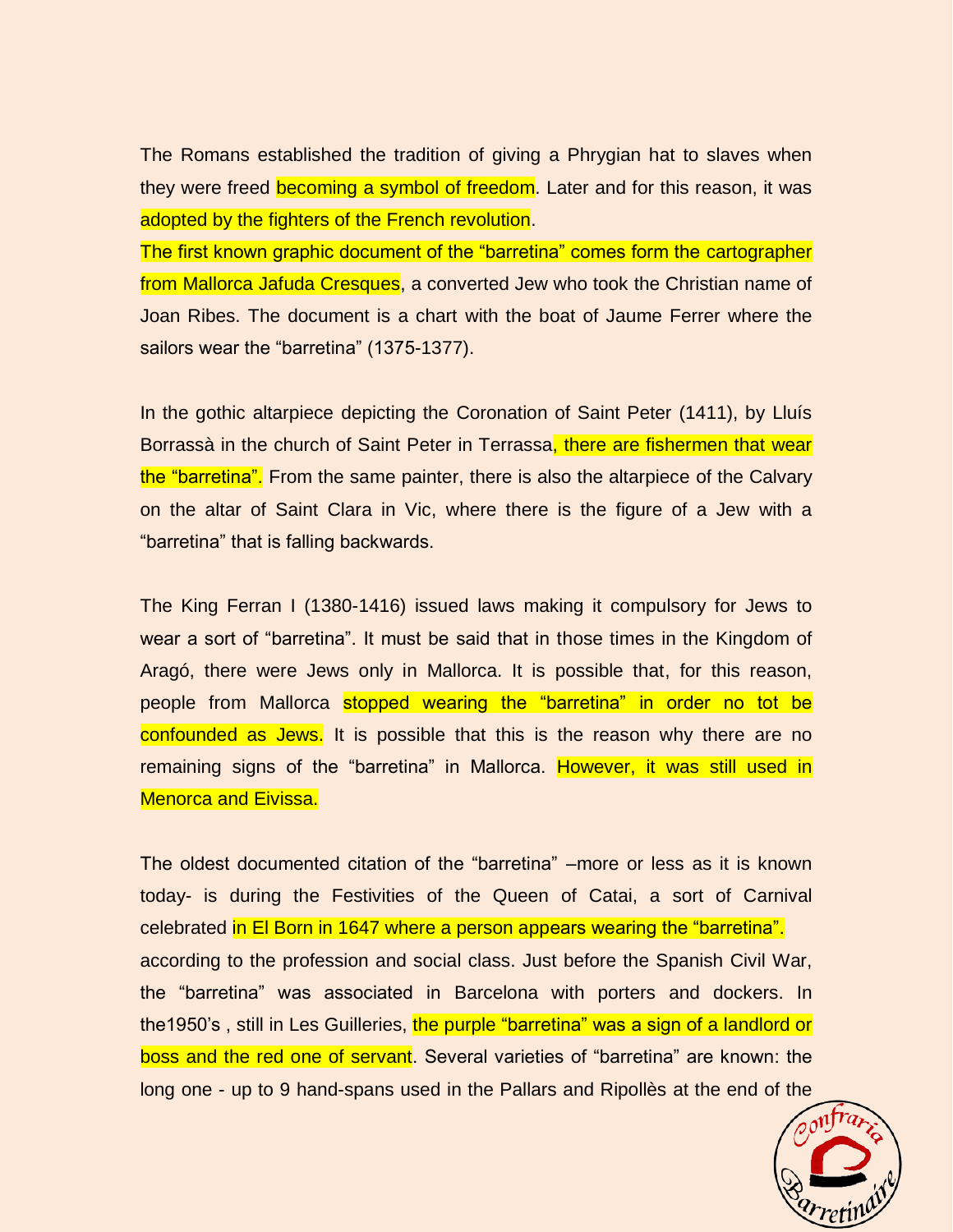$19<sup>th</sup>$  century and beginning of  $20<sup>th</sup>$  century; or those shorter -that looked more elegant-, red and common in the coastal areas. The latter, in the area of Barcelona lost their intense red colour to become more purple and were named "barretina brisa" with a length of around 3 hand-spans. It was more common in Barcelona during the 19<sup>th</sup> century. Inland, it became shorter down to around 2 hand-spans.

The elderly people used to wear purple "barretina" in Pallars ("gorra musca") mainly in big ceremonies and parties while vounger people wore it red ("gorra roia"). They were worn folded forwards or sideways according to the age and wishes of each person as the way to wear it was usually an indication of the psychological traits of the person.

In Garrotxa and vall de Camprodon, the purple "barretina" was worn only for mourning, and the red one – in Garrotxa- was identified with poor farmers. In Ribagorça the "barretina" was common either stained purple or with the wool's natural colour. The "barretina" was very common amongst sailors, fishermen and fishmongers, dockers, carters, farmers, masons, etc. In many of these trades it was required to wear a long "barretina", which apart from protecting from the cold, it also protected when wide open the neck, back and head as required, especially when the person had to stow away the heavy loads during the times where there were no other means to transport them.

Nevertheless, the different types of "barretina" have been worn for several reasons during times. It has been recorded the usage of the long and very long and purple "barretina", folded flat in Barcelona in 1854. Also, long "barretines" in the same city ended with a tassel (1820). In the valley of Benasc, people use to wear a variety of "barretina" named "gorra larga", homemade from wool from their own flocks of sheep and of natural colour or stained lilac for daily usage, alternating it with a **black hat of wide wings worn in parties and ceremonies**. In Girona, during the  $19<sup>th</sup>$  century, the usual "barretina" was long and red. During